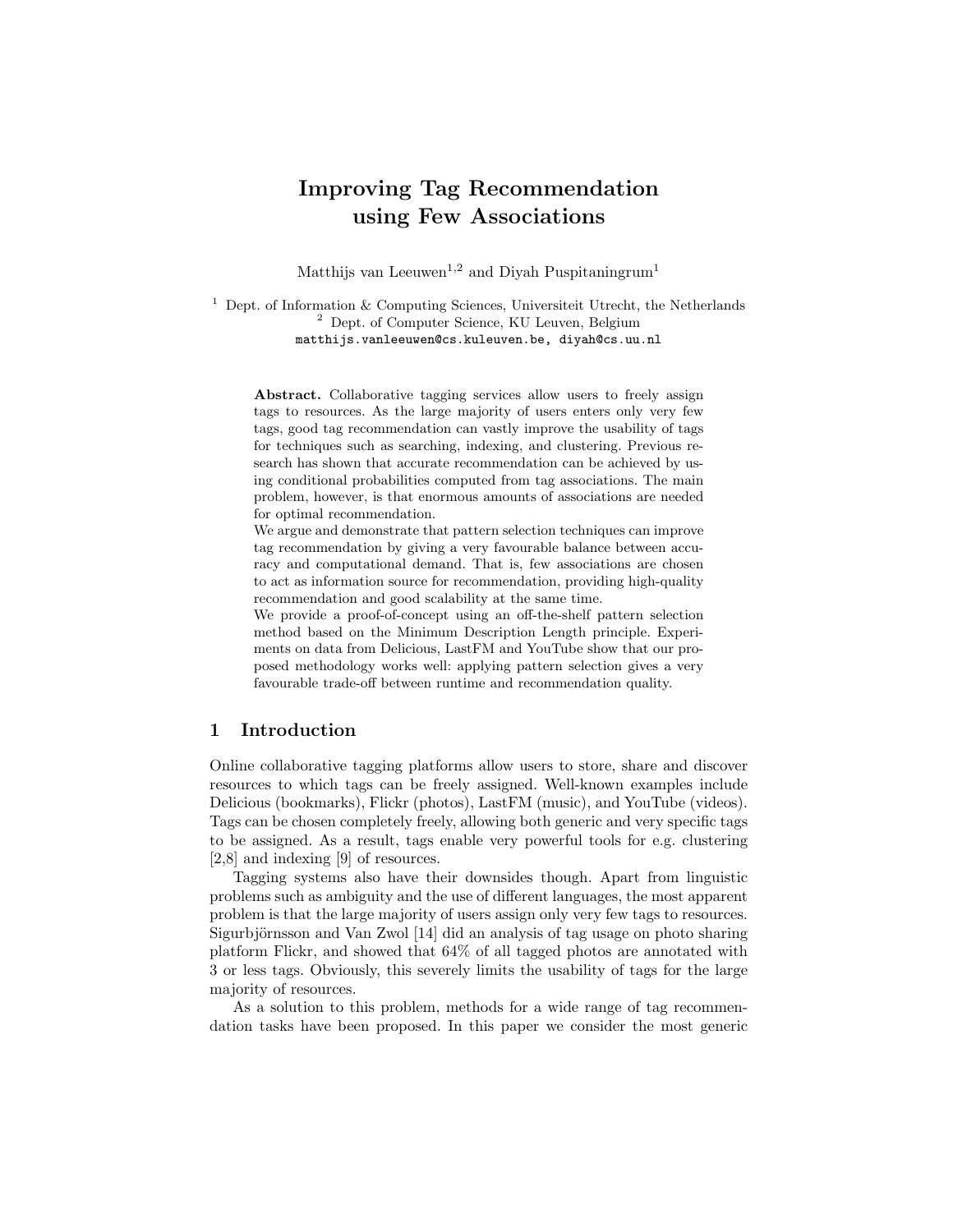tag recommendation task possible. That is, we only assume a binary relation between resources and tags. Because it is so generic, it can be applied in many instances, e.g. on platforms where heterogeneous resource types co-exist, making it impossible to use resource-specific methods. Also, many collaborative tagging platforms maintain only a single set of tags per resource, irrespective of which user assigned which tag.

Sigurbjörnsson and Van Zwol  $[14]$  were the first to propose a recommendation method for this setting, based on pairwise tag co-occurrences in the tagsets previously assigned to resources. Using these existing tag assignments, referred to as collective knowledge, candidate tags are generated and subsequently ranked by (aggregated) conditional probabilities. LATRE, introduced by Menezes et al. [11], builds upon this by using larger sets of co-occurring tags, in the form of association rules, instead of only pairwise co-occurrences. To avoid mining and caching enormous amounts of associations, LATRE mines the needed rules for each query individually. The empirical evaluation showed that it is indeed beneficial to use tag associations consisting of more than just two tags.

The big problem, however, is that although 'on-demand' mining circumvents the need to cache millions of associations, the online mining of association rules is computationally very demanding. As such, LATRE provides better recommendations at the cost of scalability.

## 1.1 Aims and contributions

Although recommendation using pairwise associations [14] is both accurate and very fast, exploiting associations with more than two tags can improve accuracy even further [11]. Unfortunately, this comes at the cost of memory space and computational complexity. In this paper, we demonstrate that the balance between accuracy and computational complexity can be improved by using a carefully selected small set of associations. To be more precise, we will show how pattern selection can positively contribute to association-based recommendation.

In Section 2, we will first provide the notation that we will use throughout the paper, and formally state the recommendation problem that we consider. After that, Section 3 will explain association-based recommendation in more detail. First, the above mentioned method using pairwise associations will be detailed. Second, both our own generalisation to larger associations and LATRE will be discussed. Third, we will introduce FastAR, for Fast Association-based Recommendation, which needs only few associations to achieve high accuracies, making it much faster than its competitors. For this, FASTAR uses associations selected by the Krimp algorithm [13], a pattern selection method based on the Minimum Description Length principle. Given a database and a large set of patterns, it returns a set of patterns that together compresses the database well. These so-called code tables have been shown to provide very accurate descriptions of the data, which can be used for e.g. tag grouping [8].

After all methods have been introduced, they will be empirically compared in Section 4. Finally, we round up with related work and conclusions in Sections 5 and 6.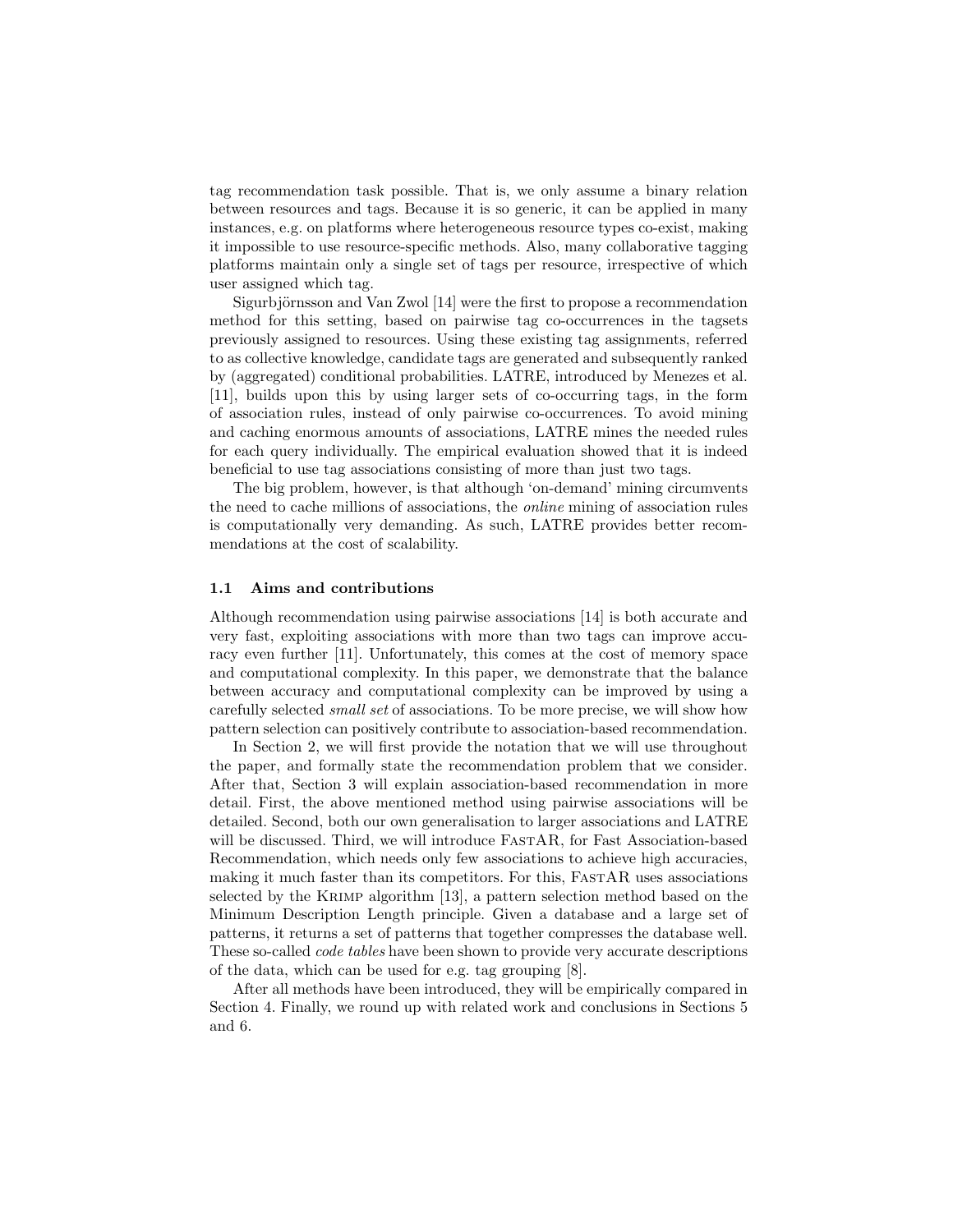## 2 Tag Recommendation

We consider binary relations between a set of resources  $S$  and a set of tags  $\mathcal{T}$ , i.e.  $S \times \mathcal{T}$ . That is, each tag can be assigned to any number of resources, and each resource can have any number of tags assigned. In the following, each resource is represented solely by its set of associated tags, simply dubbed a transaction.

Let database  $D$  be a bag of transactions over  $\mathcal{T}$ . A transaction  $t \in \mathcal{D}$  is a subset  $t \subseteq \mathcal{T}$ , and  $|\mathcal{D}|$  denotes the number of transactions in  $\mathcal{D}$ . A tagset X is a set of tags, i.e.  $X \subseteq \mathcal{T}$ , X occurs in a transaction t iff  $X \subseteq t$ , and the length of X is the number of tags it contains, denoted by  $|X|$ . Maximum length parameter maxlen restricts the number of tags a tagset X may contain, i.e.  $|X| \leq \text{maxlen}$ . The support of a tagset X in database  $\mathcal{D}$ , denoted by  $sup_{\mathcal{D}}(X)$ , is the number of transactions in  $D$  in which X occurs. That is,  $sup_{\mathcal{D}}(X) = |\{t \in D \mid X \subseteq t\}|.$ A tagset  $X$  is *frequent* if its support exceeds a given minimum support threshold minsup, i.e.  $sup_{\mathcal{D}}(X) \geq minsup$ . Due to the A Priori property, all frequent tagsets can be mined efficiently [3].

## 2.1 The problem

Informally, we consider the following tag recommendation task. Assume given a database  $\mathcal D$  consisting of tagsets that have previously been assigned to resources. When a user assigns a new tagset  $I$  to a resource, the recommendation algorithm is invoked. Using source database  $\mathcal D$  and query I as input, it recommends a tagset  $R(\mathcal{D}, I) \subset (\mathcal{T} \setminus I)$  to the user. Unlike the use of the word 'set' may suggest, order is important;  $R(\mathcal{D}, I)$  has to be ranked according to relevance to the user.

In practice, query  $I$  consists of very few tags in the large majority of cases, since most users do not manually specify many tags. Therefore, high-quality tag recommendation is of uttermost importance for resources annotated with 3 or fewer tags. All the more so, since these input sizes potentially benefit most from recommendation: when more than 3 tags are given, recommendation is probably less necessary.

Apart from the quality of the recommendations, performance from a computational point of view is also important. Tag recommendation is often implemented in online web services and thus needs to be fast. Although we do not formalise this in the problem statement, we will evaluate this in the Experiment section. The tag recommendation problem can be stated as follows.

Problem 1 (Tag Recommendation). Given a source database  $D$  over tag vocabulary T, and an input tagset I, recommend a set of tags  $R(\mathcal{D}, I) \subseteq (\mathcal{T} \setminus I)$  ranked by relevance.

# 3 Association-based Tag Recommendation

## 3.1 Pairwise Conditional Probabilities

Sigurbjörnsson and Van Zwol  $[14]$  were the first to propose a method for tag recommendation that uses only the tagsets previously assigned to resources,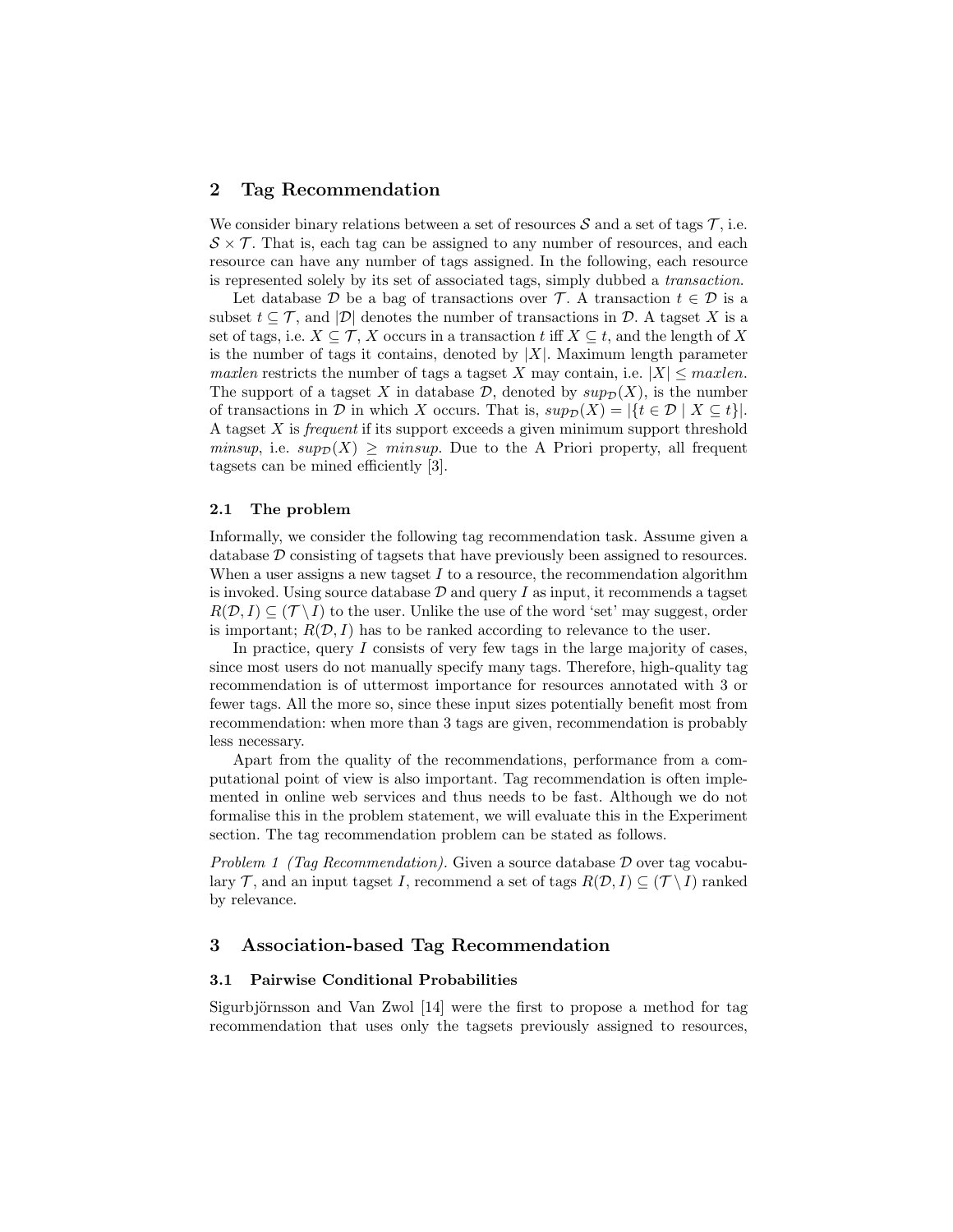which they referred to as collective knowledge. The method is based on pairwise tag co-occurrences in this collective knowledge. In short, given a query  $I$ , all tags co-occurring with an  $i \in I$  are ranked based on their conditional probabilities.

In more detail, it works as follows. Given an input tagset  $I$  and source database  $D$ , a candidate list  $C_i$  of the top-m most frequently co-occurring tags (with i) is constructed for each  $i \in I$  (where m is a parameter). For each candidate tag  $c \in C_i$ , its empirical conditional probability is then given by

$$
P(c \mid i) = \frac{\sup_{\mathcal{D}}(\{c, i\})}{\sup_{\mathcal{D}}(\{i\})}.
$$
 (1)

For any singleton input tagset  $I = \{i\}$ , the candidate tags in  $C_i$  are simply ranked according to  $P(c \mid i)$  and then returned as recommendation. For any longer I, however, the rankings obtained for each individual input tag will have to be aggregated. The authors proposed and tested two different strategies for this, i.e. voting and summing, but we will focus on the latter as this was shown to perform better. First, a set  $C$  containing all candidate tags is constructed:  $C = \bigcup_{i \in I} C_i$ . Next, individual conditional probabilities are simply summed to obtain a score  $s(c)$  for each candidate tag  $c \in C$ . This is given by

$$
s(c) = \sum_{i \in I} P(c \mid i). \tag{2}
$$

Finally, all candidate tags are ranked according to score function s, providing the final recommendation. In the original paper [14], the concept of promotion was introduced to weigh certain tags, which slightly improved recommendation quality. However, this requires parameter-tuning and to avoid unfair comparisons, we do not consider any tag weighing schemes in this paper.

The principle of using conditional probabilities is very strong, and maybe it is for that reason that very few improvements on this technique have been proposed since (considering only methods that assume exactly the same task). We will compare to this baseline method in Section 4. For this purpose, we will dub it PairAR (or PAR for short), for Pairwise Association-based Recommendation.

#### 3.2 Many Associations

An obvious generalisation of PAR is to use not only pairwise associations between tags, but associations of any length. This may lead to better recommendation whenever the input tagset contains more than one tag, because we can compute more accurate empirical conditional probabilities. Suppose for example that we have an input tagset  $I = \{x, y\}$  and a candidate tag z. With PAR we would compute  $s(c) = P(z | x) + P(z | y)$  and use this for ranking, but with longer associations we could also compute  $P(z | xy)$  and exploit this information.

The most naïve approach to do this would be to compute and use all associations of length  $|I| + 1$ , which would be sufficient to compute all needed conditional probabilities. Unfortunately, were we to cache all associations, this would come down to mining all frequent tagsets up to maximum length  $|I|+1$ ,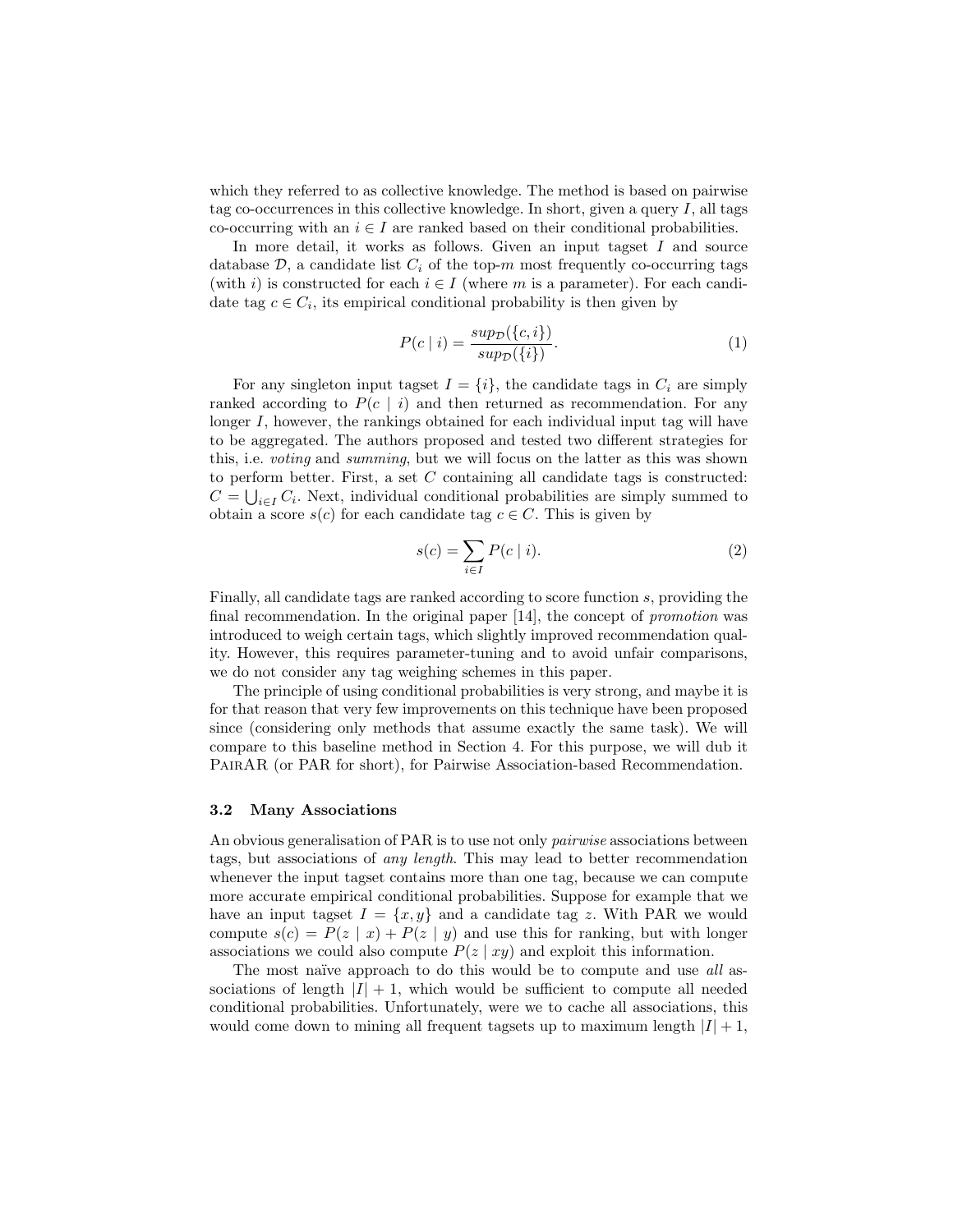with a minimum support threshold of 1. In practice, this is infeasible due to the so-called pattern explosion, and larger minsups are also problematic for realistically sized datasets. Even if it is at all possible to mine the desired associations, using all of them for recommendation is likely to be slow.

Nevertheless, we adopt this approach to see how it performs in practice and dub it NAIVEAR (or NAR for short). First, it mines all frequent tagsets  $\mathcal{F}$ , with  $\textit{maxlen} = |I| + 1$  (hence a different set of associations for each input length is required) and a specified *minsup*. Additionally, the top- $m$  co-occurrences per tag are computed as is done by the PairAR baseline. This to ensure that there are always candidate tags, even for rare input tags.

As candidates, all tags that co-occur with any of the input tags in any  $F \in \mathcal{F}$ are considered, augmented with the top- $m$  tags for each individual input tag. Conditional probabilities and scores  $s(c)$ , as defined in Equation 2, are computed as before, except that  $\mathcal F$  is consulted for any conditional probabilities that cannot be obtained from the top- $m$ 's. There is a good reason for using the summing strategy of  $s(c)$  despite having access to the 'exact' conditional probability  $P(z)$  $xy$ ). That is, this exact probability is not always available due to the *minsup* parameter, and for those cases the summing strategy has the same effect as with PAR. Preliminary experiments showed this to be a good choice.

As discussed, LATRE, introduced by Menezes et al. [11], is a very similar method that also uses longer associations. To overcome the pattern explosion, LATRE uses on-demand mining of association rules for each individual query. Three parameters can be used to reduce the number of rules: 1) a maximum number of tags per rule, 2) minimum support, and 3) minimum confidence. Note that the main difference with NAR is that NAR uses a higher minsup to mine associations once beforehand and augments these with the top- $m$  co-occurring tags for each input tag. We will empirically compare to LATRE in Section 4.

#### 3.3 From Many to Few Associations

Although experiments will show that NaiveAR and LATRE can improve on PairAR in terms of precision, the downside is that both methods are rather slow. Unfortunately, most users would rather skip recommendations than wait for them. The question is therefore whether a small set of associations could already improve precision, such that recommendation is still (almost) instant.

That is, we are looking for a pattern set that provides a complete description of (the associations contained in) source database  $\mathcal{D}$ . In previous work [13,8] we have shown that *code tables*, such as produced by e.g. the heuristic algorithm Krimp [13], provide such descriptions.

A code table CT consists of two columns and describes a dataset by encoding it. The first column contains tagsets, while the second column contains their replacement codes. To encode a transaction  $t$ ,  $CT$  is scanned for the first tagset  $X \in \mathbb{C}T$  such that  $X \subseteq t$ . X is then replaced by its code and the encoding continues for  $t \setminus X$  until  $t = \emptyset$ . Since a code table contains at least the singleton tagsets, the encoding of a transaction always succeeds.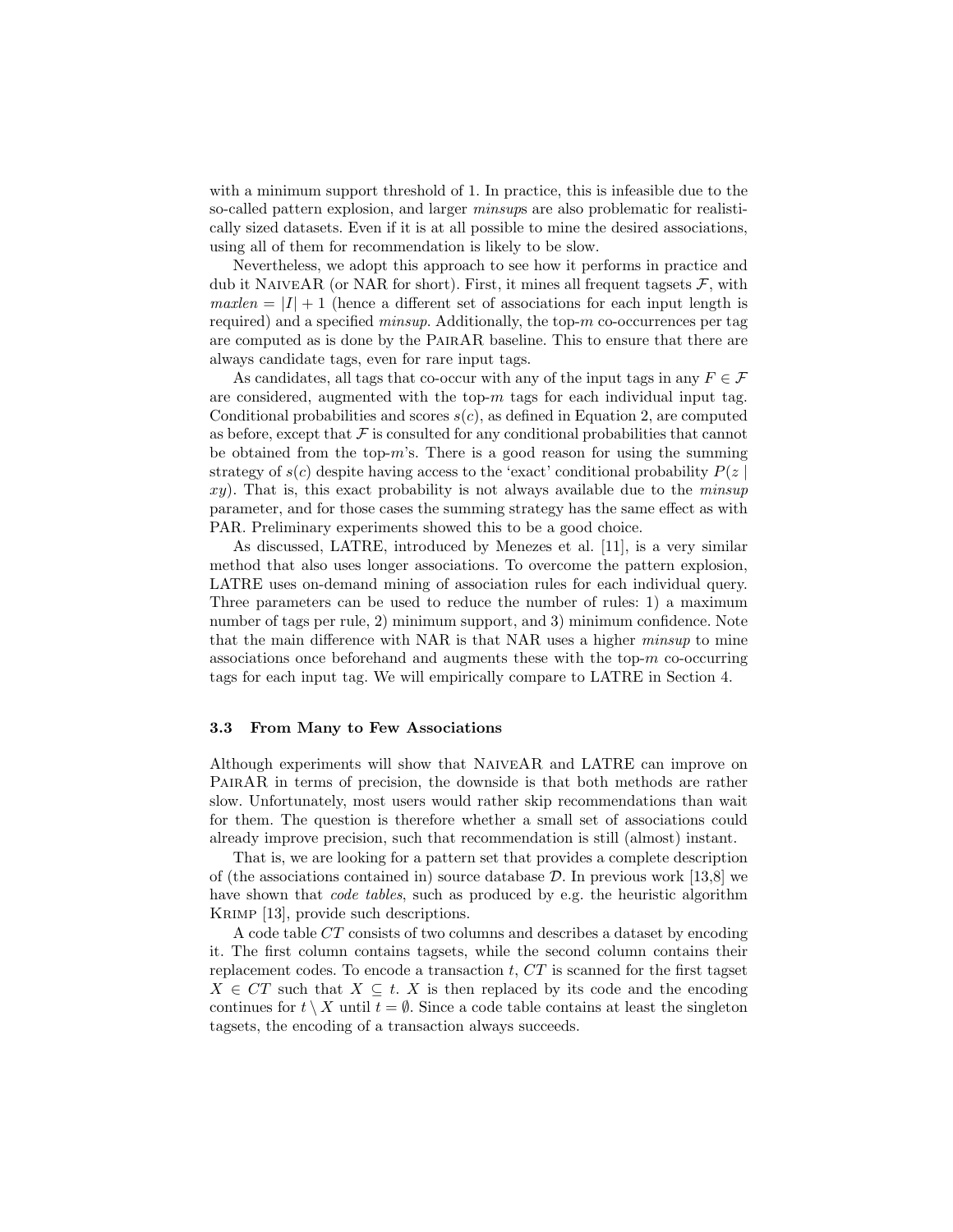Analogue to NaiveAR, the set of tagsets provided by the first column of a code table is augmented with the top- $m$  pairwise co-occurrences for each input tag. Also, the set of candidate tags is obtained in exactly the same way: each tag that co-occurs with any of the input tags in the code table is considered a candidate tag, as are the top- $m$  tags for each input tag.

Although the code table does not store tagset supports, we can infer information from its codes. The actual codes used are immaterial to us here. What is important is their lengths. While encoding  $\mathcal D$  with  $CT$  we maintain a list that records how often each  $X \in \mathbb{C}T$  is used in encoding, which is called the usage of X, denoted by  $usage_{\mathcal{D}}(X)$ . The code for X is chosen such that its length is

$$
-\log\left(\frac{usage_{\mathcal{D}}(X)}{\sum_{Y \in CT} usage_{\mathcal{D}}(Y)}\right).
$$

The Minimum Description Length (MDL) principle states that the best code table is the one that compresses  $\mathcal D$  best. Given this optimal code table  $CT$ , one can compute a tagset's support by summing the usages of all code table elements that are a superset of the tagset. Unfortunately, computing the optimal code table is infeasible. However, from previous research we know that the code tables computed by the heuristic algorithm Krimp are rather accurate. Hence, we estimate the support of any tagset  $X$  by

$$
\hat{sup}_D(X) = \sum_{Y \in CT, X \subseteq Y} usage_{\mathcal{D}}(Y),
$$

which can be easily computed from the code table.

Again, computing the scores for the candidate tags is done as by PAR and NAR, except that code table CT is consulted for any conditional probabilities that cannot be obtained from the top- $m$ 's. In these cases, the support of a tagset X is estimated by  $\hat{sup}_{\mathcal{D}}(X)$ .

Note that the code table itself can be computed offline. While computing recommendations, we only need to estimate supports. Given that a code table is significantly smaller than the set of all (frequent) tagsets, this algorithm should be much faster than both NAR and LATRE. We therefore dub it FastAR (or FAR for short), for Fast Association-based Recommendation.

# 4 Experiments

In this section we evaluate PairAR, NaiveAR, FastAR, and LATRE on three datasets collected from online collaborative tagging services.

Evaluation criteria To assess recommendation quality, we resort to the most commonly taken approach, i.e. 5-fold cross-validation. The dataset is partitioned into 5 equal-sized parts and for each of 5 folds, four parts are concatenated into a training database  $D<sup>train</sup>$  and the remaining part  $D<sup>test</sup>$  is used for testing. All results are averaged over all 5 folds (except for runtime, which is averaged per query).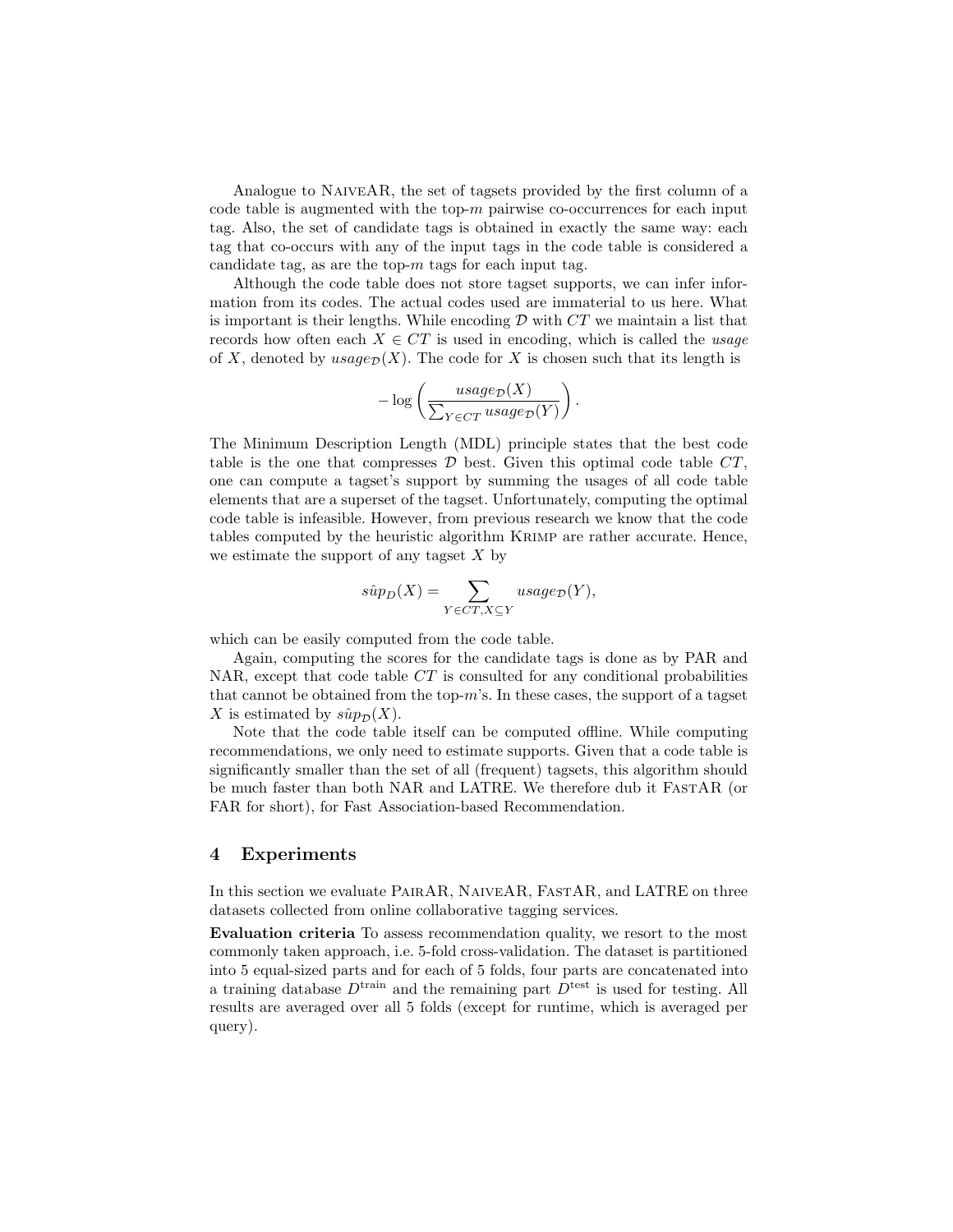Table 1. Datasets. The number of transactions and distinct tags, as well as average and maximum transaction lengths are given.  $|\mathcal{D}^k|$  represents the number of transactions used for testing after removing transactions that are too short, for  $k \in \{2,3\}$ .

| Dataset   | Properties      |      |                                   |                   | Effective test data |
|-----------|-----------------|------|-----------------------------------|-------------------|---------------------|
|           | $ \mathcal{D} $ |      | $ \mathcal{T} $ avg( t ) max( t ) | $ \mathcal{D}^2 $ | $ \mathcal{D}^3 $   |
| Delicious | 526,490 19,037  | 9.6  | 30                                | 338,284           | 308,832             |
| LastFM    | 91,325 7,380    | 20.3 | 152                               | 61.701            | 56,904              |
| YouTube   | 169,290 7.785   | 8.3  | 74                                | 97.591            | 83,450              |

 $D<sup>train</sup>$  is used as source database  $D$  for all methods. From each tagset  $X \in$  $D<sup>test</sup>$ , a query  $I \subset X$  is randomly selected. The remaining tags in the tagset,  $X \setminus I$ , are used for validation. The size of query I is parametrised by k and fixed for a given experiment, s.t.  $k = |I|$ . Since small queries are most prominent in real world situations, we consider  $k \in \{2,3\}$ . Note that we do not consider  $k = 1$ , because the proposed methods are equivalent to PAIRAR for this setting. To ensure that there are always at least five validation tags that can be used to measure precision, we exclude all transactions that contain less than  $k + 5$  tags from  $\mathcal{D}^{\text{test}}$ .

As evaluation criteria, we use precision, mean reciprocal rank and runtime, denoted by  $P@x$ , MRR and time.  $P@x$  denotes precision of the x highest ranked tags, with  $x \in \{1, 3, 5\}$ , and is defined as the average percentage of the first x recommended tags that occur in validation tags  $X \setminus I$ . Mean reciprocal rank represents the average rank of the first correctly recommended tag. It is defined as  $MRR = \frac{1}{|{\mathcal{D}^\text{test}}|} \sum_{X \in {\mathcal{D}^\text{test}}} \frac{1}{first(X)}$ , where  $first(X)$  is the rank of the first correctly recommended tag for test case X.

To quantify computational demand we measure runtime, which reflects the time needed for the *online* computation of a recommendation for a single query (on average). Note that this excludes the time needed for generating the associations needed by  $PAR/NAR/FAR$ , as this can be done *offline* beforehand.

Datasets We use the pre-processed datasets crawled from Delicious<sup>3</sup>, YouTube<sup>4</sup>, and LastFM<sup>5</sup> by Menezes et al. [11]. Some basic properties are presented in Table 1; see their paper for more details on the collection and pre-processing. Note that we experiment on the complete datasets, which contrasts their setup.

**PAR, NAR and FAR** In all cases,  $m = 50$ , i.e. the top-50 most frequent co-occurring tags for each tag are collected. For NAR, tagset collection  $\mathcal F$  is obtained by mining all closed frequent tagsets with minsup as given in Table 2 and  $maxlen = k + 1$  (as was already specified in the previous section). For FAR, KRIMP is used to obtain a code table  $CT$  from all frequent closed tagsets for the specified *minsup* (no *maxlen*).

 $^3$  www.delicious.com

 $^4$  www.youtube.com

 $^5$  www.last.fm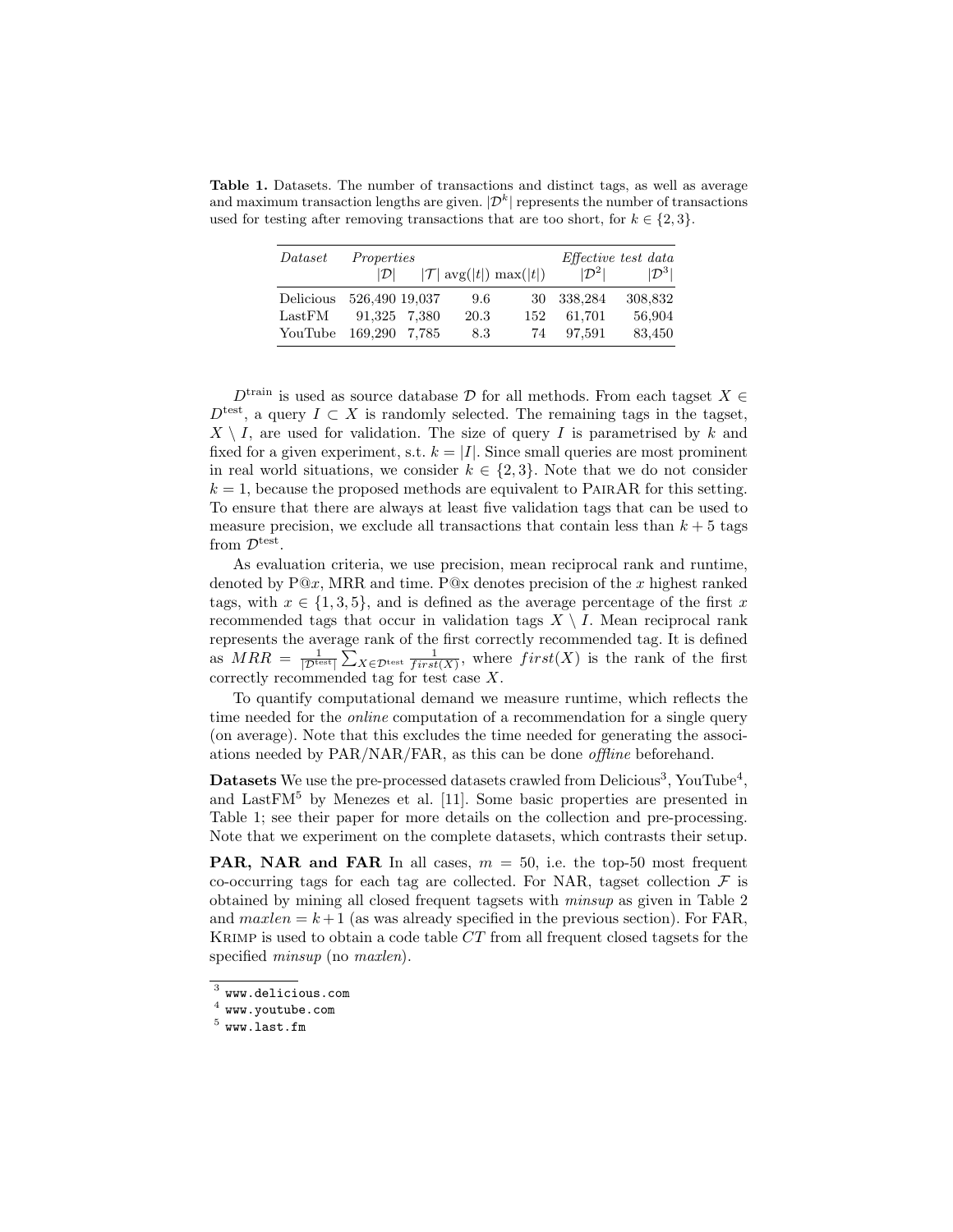LATRE For comparison to LATRE, we use the original implementation and the same settings as in the original paper:  $minsup = 1$ ,  $minimum$  confidence  $= 0.00001$ , and  $\alpha_{max} = 3$  (implying that association rules with antecedent up to the length 3 are allowed). Note that strictly speaking we compare to LATNC, a variant of LATRE without 'calibration', a tag weighing scheme like PAR's promotion. We decided to refrain from such schemes to keep comparison fair. Promotion and/or calibration could be applied to all methods described in Section 3, but require fine-tuning.

Implementation Prototypes of PAR, NAR and FAR were implemented in C++. Each experiment was run single-threaded on a machine with a quad-core Intel Xeon 3.0GHz CPU and 8Gb RAM running Windows Server 2003.

#### 4.1 Results

A complete overview of the results is presented in Table 2. PairAR performs quite well in terms of precision and it is extremely fast, requiring up to 5 seconds for the online recommendation phase. We chose the *minsups* for NAIVEAR such that the number of resulting tagsets in  $\mathcal F$  was in the order of the 100 000s; these amounts of tagsets could be kept in memory and recommendation was computationally feasible. Looking at the precision of the highest ranked recommended tags, we observe that NAR provides improvements up to 2.71% over PAR. Only for LastFM with  $k = 3$  precision slightly decreases. Due to the large numbers of tagsets to be considered, runtimes increase up to 428.91 milliseconds per query.

To demonstrate the effect of pattern selection, we ran FastAR with the same *minsups* as NAR. This shows that KRIMP significantly reduces the number of tagsets. For LastFM with  $k = 2$ , for example, F contains 540 697 tagsets, whereas the code table used by FAR contains only 9 513 tagsets. With this decrease in the number of tagsets, runtime is reduced from 1229.32 to only 2.16 milliseconds per query, while an –admittedly small– increase in precision with respect to PAR is still attained. When we consider YouTube with  $k = 2$  (or similarly  $k = 3$ , running NAR with a *minsup* lower than 13 was not feasible, while FAR could easily be applied with a *minsup* of 1. This resulted in a code table consisting of only 14 981 tagsets. Despite the modest number of tagsets, this gave an increase in P@1 of 4.73%, which is substantially better than the 2.71% improvement obtained by NAR.

The relative performance of LATNC varies from setting to setting: precisions and MRR are subpar for Delicious, for LastFM with  $k = 2$  and for YouTube with  $k = 2$ . For LastFM with  $k = 3$ , the scores are better than those of any other method, and LATNC is only beaten by FAR for YouTube with  $k = 3$ . LATNC is always much slower than FAR though.

## 4.2 Analysis

The overall good performance of PairAR shows that the idea of summing pairwise conditional probabilities is hard to beat. It very much depends on the data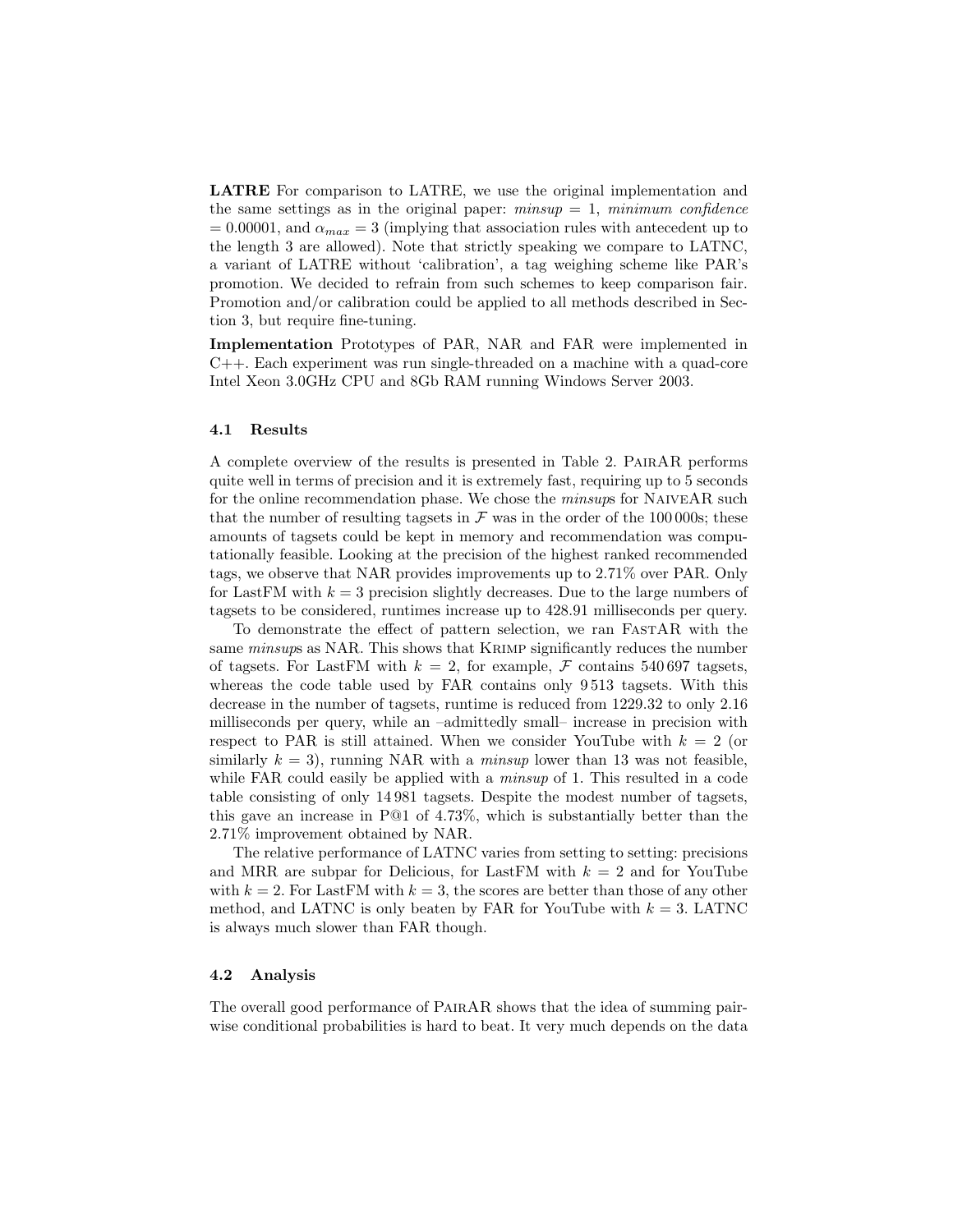| <b>Table 2.</b> Results. For each combination of dataset, query size $k$ , method, and <i>minsup</i> , |  |
|--------------------------------------------------------------------------------------------------------|--|
| the obtained precisions, MRR and runtime are given. For NAIVEAR and FASTAR, the                        |  |
| number of tagsets in F resp. CT are given. Runtime is given per query, on average in                   |  |
| milliseconds.                                                                                          |  |

| Dataset   | $\boldsymbol{k}$ | method minsup |                              |                                 |  |                               | #tagsets P@1 P@3 P@5 MRR time (ms) |
|-----------|------------------|---------------|------------------------------|---------------------------------|--|-------------------------------|------------------------------------|
| Delicious | $\overline{2}$   | <b>PAR</b>    |                              |                                 |  | 45.93 35.19 29.20 56.95       | 0.01                               |
|           |                  | <b>NAR</b>    | 37                           | 142,185 46.80 35.79 29.64 55.68 |  |                               | 59.07                              |
|           |                  | <b>FAR</b>    | 37                           | 25,736 46.28 35.42 29.36 55.26  |  |                               | 6.89                               |
|           |                  | <b>LATNC</b>  | $\mathbf{1}$                 |                                 |  | 39.39 29.82 24.47 50.34       | 129.88                             |
| Delicious | 3                | PAR.          | $\qquad \qquad \blacksquare$ |                                 |  | 51.13 39.27 32.53 62.35       | 0.02                               |
|           |                  | <b>NAR</b>    | 37                           | 219,832 51.33 39.35 32.60 60.59 |  |                               | 428.91                             |
|           |                  | FAR.          | 37                           | 25,736 50.86 39.18 32.54 60.43  |  |                               | 11.83                              |
|           |                  | <b>LATNC</b>  | $\mathbf{1}$                 |                                 |  | 49.14 37.98 31.60 59.77       | 606.06                             |
| LastFM    | $\overline{2}$   | <b>PAR</b>    | $\overline{a}$               |                                 |  | 52.18 41.38 35.11 63.02       | 0.03                               |
|           |                  | <b>NAR</b>    | 51                           | 540,697 53.49 42.60 36.18 62.41 |  |                               | 1229.32                            |
|           |                  | <b>FAR</b>    | 51                           |                                 |  | 9,513 52.70 42.04 35.78 61.63 | 2.16                               |
|           |                  | <b>LATNC</b>  | $\mathbf{1}$                 |                                 |  | 46.36 37.75 32.17 58.43       | 156.41                             |
| LastFM    | 3                | <b>PAR</b>    | -                            |                                 |  | 52.59 42.40 36.31 64.22       | 0.05                               |
|           |                  | <b>NAR</b>    | 146                          | 132,103 52.16 41.97 36.11 61.88 |  |                               | 415.44                             |
|           |                  | <b>FAR</b>    | 146                          |                                 |  | 5,111 52.46 42.84 36.86 62.59 | 1.02                               |
|           |                  | <b>FAR</b>    | 51                           |                                 |  | 9,513 52.91 43.27 37.41 62.90 | 4.20                               |
|           |                  | <b>LATNC</b>  | $\mathbf{1}$                 |                                 |  | 55.42 45.15 38.83 66.49       | 596.18                             |
| YouTube   | $\overline{2}$   | <b>PAR</b>    | $\overline{\phantom{a}}$     |                                 |  | 50.10 39.86 34.05 58.69       | 0.04                               |
|           |                  | <b>NAR</b>    | 13                           | 324,696 52.81 42.48 36.29 59.03 |  |                               | 300.26                             |
|           |                  | <b>FAR</b>    | 13                           | 10,159 52.12 41.81 35.73 58.34  |  |                               | 3.30                               |
|           |                  | FAR.          | $\mathbf{1}$                 | 14,981 54.84 44.86 38.78 60.46  |  |                               | 19.08                              |
|           |                  | <b>LATNC</b>  | $\mathbf{1}$                 |                                 |  | 38.86 31.00 26.54 48.29       | 63.50                              |
| YouTube   | 3                | <b>PAR</b>    | $\overline{\phantom{a}}$     |                                 |  | 54.90 43.83 37.42 63.53       | 0.06                               |
|           |                  | <b>NAR</b>    | 40                           | 183,228 55.73 44.32 37.66 62.17 |  |                               | 562.79                             |
|           |                  | <b>FAR</b>    | 40                           |                                 |  | 4,933 55.63 44.37 37.72 62.29 | 1.69                               |
|           |                  | ${\rm FAR}$   | $\mathbf{1}$                 | 14,981 59.20 48.44 41.83 64.87  |  |                               | 45.37                              |
|           |                  | <b>LATNC</b>  | 1                            |                                 |  | 55.81 46.20 40.15 63.71       | 150.68                             |

at hand whether associations consisting of multiple tags can be exploited to improve recommendation quality. This is not the case for the Delicious dataset that we used, which is probably due to the relative large number of tags, of which many occur only very rarely. For the YouTube data, however, recommendation can be substantially improved using FASTAR. That is, for this dataset our method based on pattern selection beats the more 'exhaustive' methods with respect to both precision and runtime.

Whenever NAR and/or LATNC achieve higher precisions than PAR, FAR provides a much better trade-off between precision and runtime. The downside is that it does not always give the highest possible precision. Mining all association rules on demand, such as LATNC does, does not seem to be a good idea for realistically sized datasets, as this comes at the cost of long runtimes.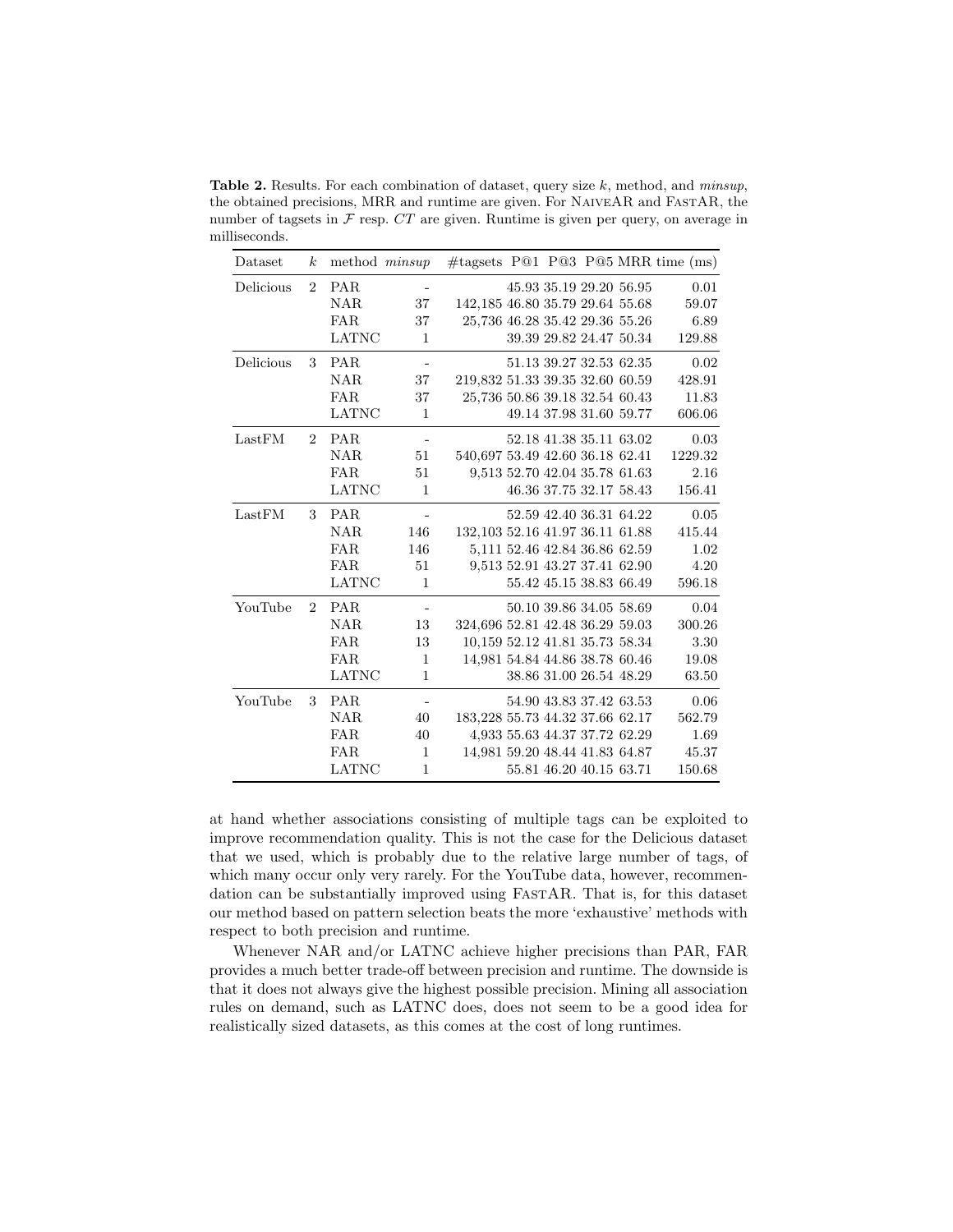Using pattern selection, on the other hand, comes at the cost of longer offline pre-processing times. Krimp requires up to 15 minutes to obtain code tables for Delicious and YouTube, and up to 10 hours for LastFM. However, this is mostly due to the fact that it needs to generate and test a large set of candidates, which could be avoided by using different heuristics to construct code tables [15]. In the end, performing pattern selection once beforehand is well worth the effort if this results in much faster yet high-quality recommendation.

Finally, note that we here focused on relatively small query sizes  $(k)$  because these are both realistic and the most useful. However, exploiting longer associations can clearly be even more beneficial when  $k$  grows. This explains why LATRE performed much better than PAR in Menezes et al. [11].

# 5 Related work

Many variants of tag recommendation have been studied in recent years [1]. Based on the used information, we split existing methods into three categories.

The first category is the most generic, and the one we consider in this paper: methods that only assume a binary relation between resources and tags. We already introduced and experimented with the methods in this category [14,11].

The second category aims at tagging systems that allow users to individually assign their own tagset to each resource. The resulting ternary relation is often called a folksonomy. One of the first methods for folksonomies was Folkrank [5], based on the same principles as PageRank, and outperforms baseline approaches like collaborative filtering [6]. Also, a system composed of several recommenders that adapts to new posts and tunes its own parameters was proposed [10].

The third category is characterised by its use of resource-specific information. These systems use the resources themselves to improve recommendation. Examples include methods specifically designed for documents [9,16], web pages [4], YouTube videos [17], and songs [7]. Finally, Rae et al. proposed to use social network information to improve tag recommendation [12].

Note that we cannot compare to methods from the latter two categories, as they all make additional assumptions about the recommendation task.

# 6 Conclusions

Conditional probabilities based on pairwise associations allow for high-quality tag recommendation, and this can be further improved by exploiting associations between more than two tags. Unfortunately, doing this na¨ıvely is infeasible in realistic settings, due to the enormous amounts of associations in tag data.

To overcome this problem, we propose to use the strengths of pattern selection. Using an off-the-shelf pattern selection method based on the Minimum Description Length principle, we have demonstrated that our FastAR method gives a very favourable trade-off between runtime and recommendation quality.

FastAR uses Krimp, an existing pattern selection technique, to pick a small set of tagsets. However, the used coding scheme is not specifically designed for